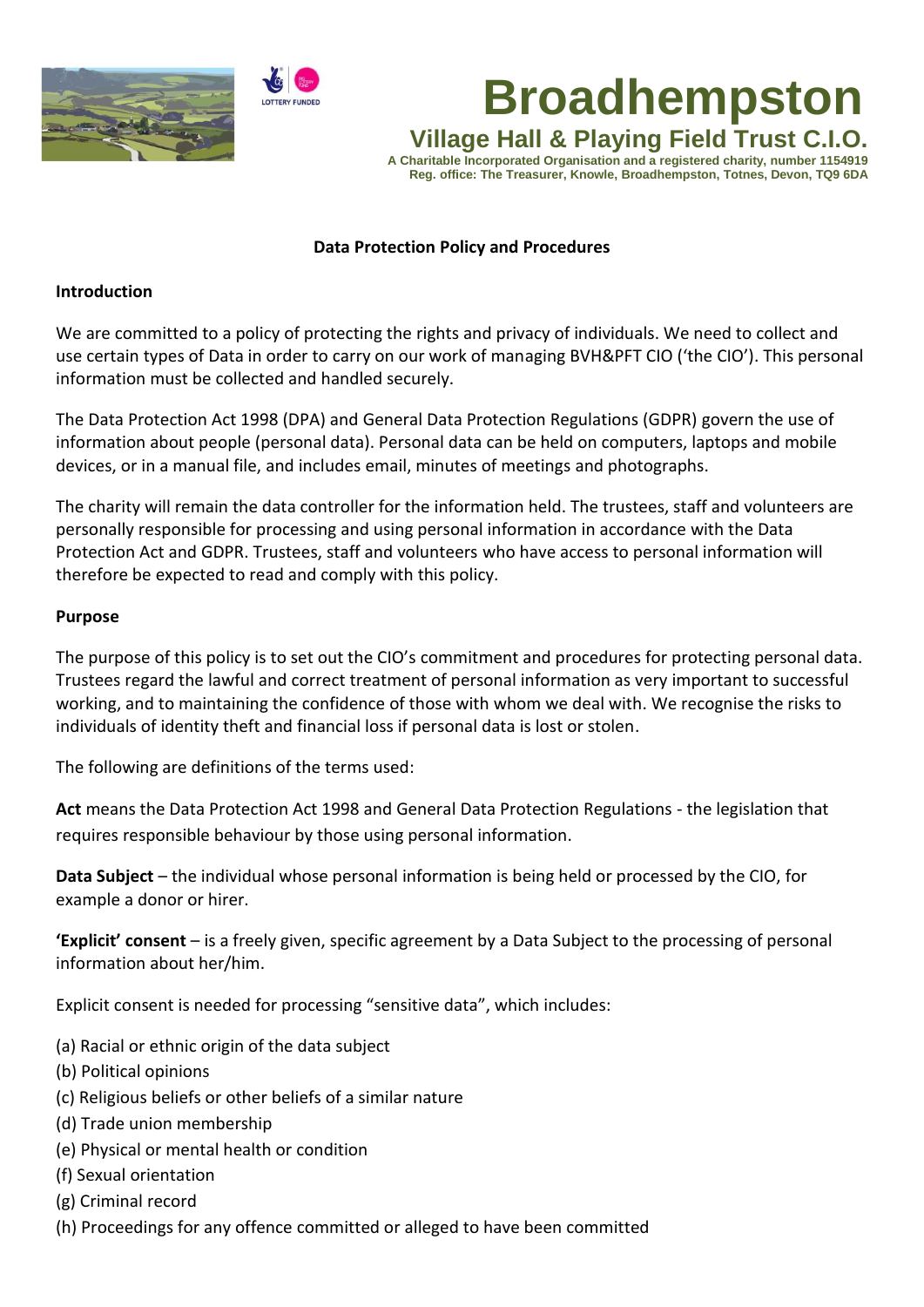Information Commissioner's Office (ICO) - the ICO is responsible for implementing and overseeing the Data Protection Act 1998.

Processing – means collecting, amending, handling, storing or disclosing personal information.

Personal Information – information about living individuals that enables them to be identified – e.g. names, addresses, telephone numbers and email addresses. It does not apply to information about organisations, companies and agencies but applies to named persons, such as individual volunteers.

## **The Data Protection Act**

This contains **8 principles** for processing personal data with which we must comply.

All personal data -

1. Shall be processed fairly and lawfully and, in particular, shall not be processed unless specific conditions are met,

2. Shall be obtained only for one or more of the purposes specified in the Act, and shall not be processed in any manner incompatible with that purpose or those purposes,

3. Shall be adequate, relevant and not excessive in relation to those purposes

- 4. Shall be accurate and, where necessary, kept up to date,
- 5. Shall not be kept for longer than is necessary,
- 6. Shall be processed in accordance with the rights of data subjects under the Act,

7. Shall be kept secure by the Data Controller who takes appropriate technical and other measures to prevent unauthorised or unlawful processing or accidental loss or destruction of, or damage to, personal information,

8. Shall not be transferred to a country or territory outside the European Economic Area unless that country or territory ensures an adequate level of protection for the rights and freedoms of data subjects in relation to the processing of personal information.

### **Applying the Data Protection Act within the CIO**

We will let people know why we are collecting their data, which is for the purpose of managing the CIO, its hirings and finances. It is our responsibility to ensure the data is only used for this purpose. Access to personal information will be limited to trustees, staff and volunteers.

# **Correcting data**

Individuals have a right to make a Subject Access Request (SAR) to find out whether the charity holds their personal data, where, what it is used for and to have data corrected if it is wrong, to prevent use which is causing them damage or distress, or to stop marketing information being sent to them. Any SAR must be dealt with within 30 days. Steps must first be taken to confirm the identity of the individual before providing information, requiring both photo identification e.g. passport and confirmation of address e.g. recent utility bill, bank or credit card statement.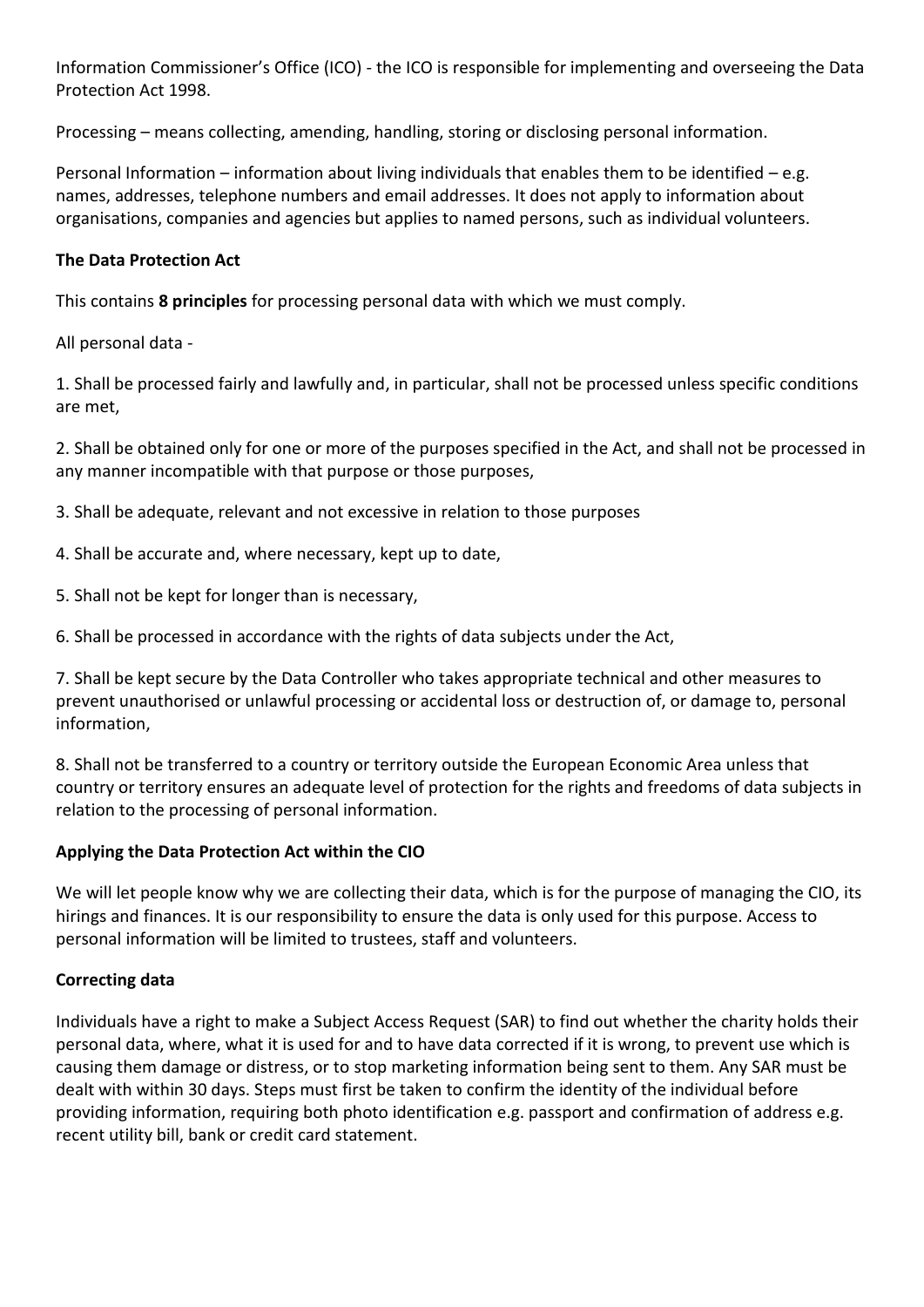#### **Responsibilities**

## **The CIO is the Data Controller under the Act, and is legally responsible for complying with Act, which means that it determines what purposes personal information held will be used for.**

The Board of Trustees will take into account legal requirements and ensure that it is properly implemented, and will through appropriate management, strict application of criteria and controls:

a) Collection and use information fairly.

b) Specify the purposes for which information is used.

c) Collect and process appropriate information, and only to the extent that it is needed to fulfil its operational needs or to comply with any legal requirements.

d) Ensure the quality of information used.

e) Ensure the rights of people about whom information is held, can be exercised under the Act. These include:

i) The right to be informed that processing is undertaken.

ii) The right of access to one's personal information.

iii) The right to prevent processing in certain circumstances, and

iv) the right to correct, rectify, block or erase information which is regarded as wrong information.

f) Take appropriate technical and organisational security measures to safeguard personal information,

g) Ensure that personal information is not transferred abroad without suitable safeguards,

h) Treat people justly and fairly whatever their age, religion, disability, gender, sexual orientation or ethnicity when dealing with requests for information,

i) Set out clear procedures for responding to requests for information.

All trustees, staff and volunteers are aware that a breach of the rules and procedures identified in this policy may lead to action being taken against them.

This policy will be updated as necessary to reflect best practice in data management, security and control and to ensure compliance with any changes or amendments made to the Data Protection Act 1998.

In case of any queries or questions in relation to this policy please contact [the Data Protection Officer].

# **Procedures for Handling Data & Data Security**

The CIO has a duty to ensure that appropriate technical and organisational measures and training are taken to prevent:

- Unauthorised or unlawful processing of personal data
- Unauthorised disclosure of personal data
- Accidental loss of personal data

All trustees, staff and volunteers must therefore ensure that personal data is dealt with properly no matter how it is collected, recorded or used. This applies whether or not the information is held on paper, in a computer or recorded by some other means e.g. tablet or mobile phone.

Personal data relates to data of living individuals who can be identified from that data and use of that data could cause an individual damage or distress. This does not mean that mentioning someone's name in a document comprises personal data; however, combining various data elements such as a person's name and salary or religious beliefs etc. would be classed as personal data, and falls within the scope of the DPA.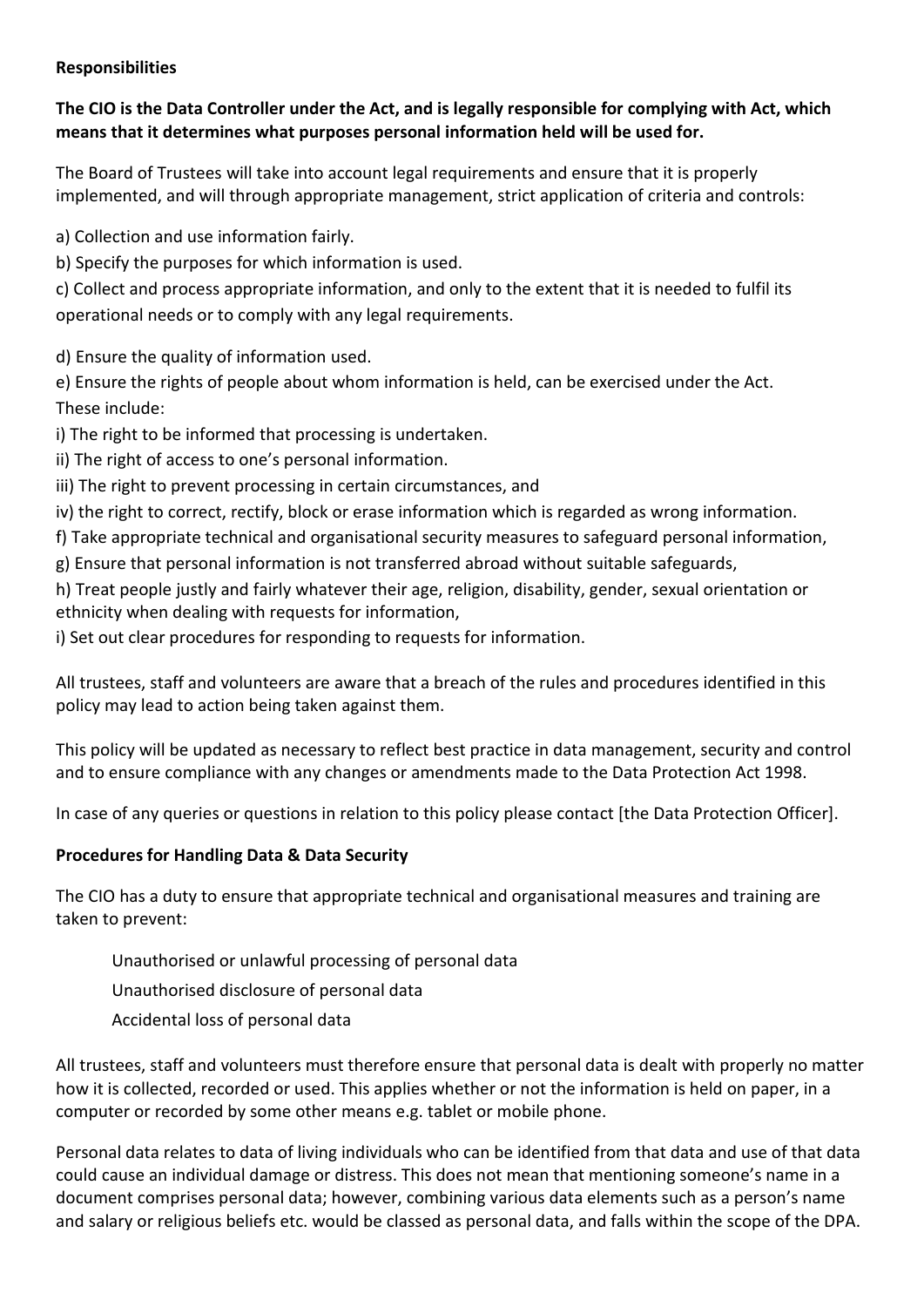It is therefore important that all staff consider any information (which is not otherwise in the public domain) that can be used to identify an individual as personal data and observe the guidance given below.

## **Privacy Notice and Consent Policy**

The private notice and consent policy are as follows:

Contact details will be stored by the Treasurer, Secretary or Bookings Secretary in a securely held electronic or paper file.

## **Operational Guidance**

## *Emails:*

All trustees, staff and volunteers should consider whether an email (both incoming and outgoing) will need to be kept as an official record. If the email needs to be retained it should be saved into the appropriate folder or printed and stored securely.

Remember, emails that contain personal information no longer required for operational use, should be deleted from the personal mailbox and any "deleted items" box.

## *Phone Calls:*

Phone calls can lead to unauthorised use or disclosure of personal information and the following precautions should be taken:

Personal information should not be given out over the telephone unless you have no doubts as to the caller's identity and the information requested is innocuous.

If you have any doubts, ask the caller to put their enquiry in writing.

If you receive a phone call asking for personal information to be checked or confirmed be aware that the call may come from someone impersonating someone with a right of access.

# *Laptops and Portable Devices:*

All laptops and portable devices that hold data containing personal information must be protected with a suitable encryption program (password).

Ensure your laptop is locked (password protected) when left unattended, even for short periods of time.

When travelling in a car, make sure the laptop is out of sight, preferably in the boot.

If you have to leave your laptop in an unattended vehicle at any time, put it in the boot and ensure all doors are locked and any alarm set.

Never leave laptops or portable devices in your vehicle overnight.

Do not leave laptops or portable devices unattended in restaurants or bars, or any other venue.

When travelling on public transport, keep it with you at all times, do not leave it in luggage racks or even on the floor alongside you.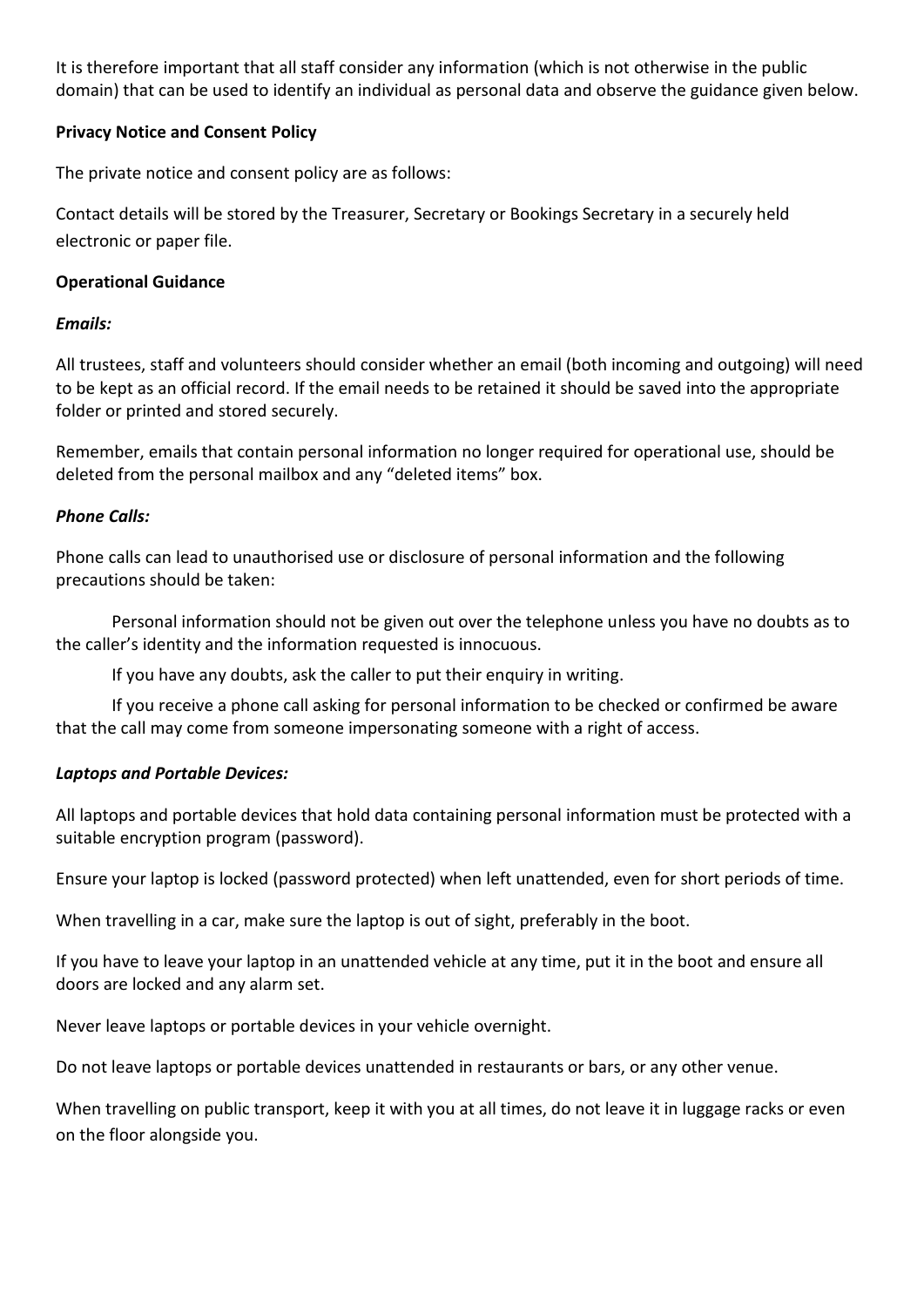#### *Data Security and Storage:*

Store as little personal data as possible on your computer or laptop; only keep those files that are essential. Personal data received on disk or memory stick should be saved to the relevant file on the server or laptop. The disk or memory stick should then be securely returned (if applicable), safely stored or wiped and securely disposed of.

Always lock (password protect) your computer or laptop when left unattended.

#### *Passwords:*

Do not use passwords that are easy to guess. All your passwords should contain both upper and lower-case letters and preferably contain some numbers. Ideally passwords should be 6 characters or more in length.

Protect Your Password:

Common sense rules for passwords are: do not give out your password

Do not write your password somewhere on your laptop

Do not keep it written on something stored in the laptop case.

#### *Data Storage:*

Personal data will be stored securely and will only be accessible to authorised volunteers or staff.

Information will be stored for only as long as it is needed or required by statute and will be disposed of appropriately. For financial records this will be up to 7 years. For employee records see below. Archival material such as minutes and legal documents will be stored indefinitely. Other correspondence and emails will be disposed of when no longer required or when trustees, staff or volunteers retire.

All personal data held for the organisation must be non-recoverable from any computer which has been passed on/sold to a third party.

### *Information Regarding Employees or Former Employees:*

Information regarding an employee or a former employee will be kept indefinitely. If something occurs years later it might be necessary to refer back to a job application or other document to check what was disclosed earlier, in order that trustees comply with their obligations e.g. regarding employment law, taxation, pensions or insurance.

#### *Accident Book:*

This will be checked regularly. Any page which has been completed will be removed, appropriate action taken and the page filed securely.

#### *Data Subject Access Requests:*

We may occasionally need to share data with other agencies such as the local authority, funding bodies and other voluntary agencies in circumstances which are not in furtherance of the management of the charity. The circumstances where the law allows the charity to disclose data (including sensitive data) without the data subject's consent are:

a) Carrying out a legal duty or as authorised by the Secretary of State Protecting vital interests of a Data Subject or other person e..g. child protection